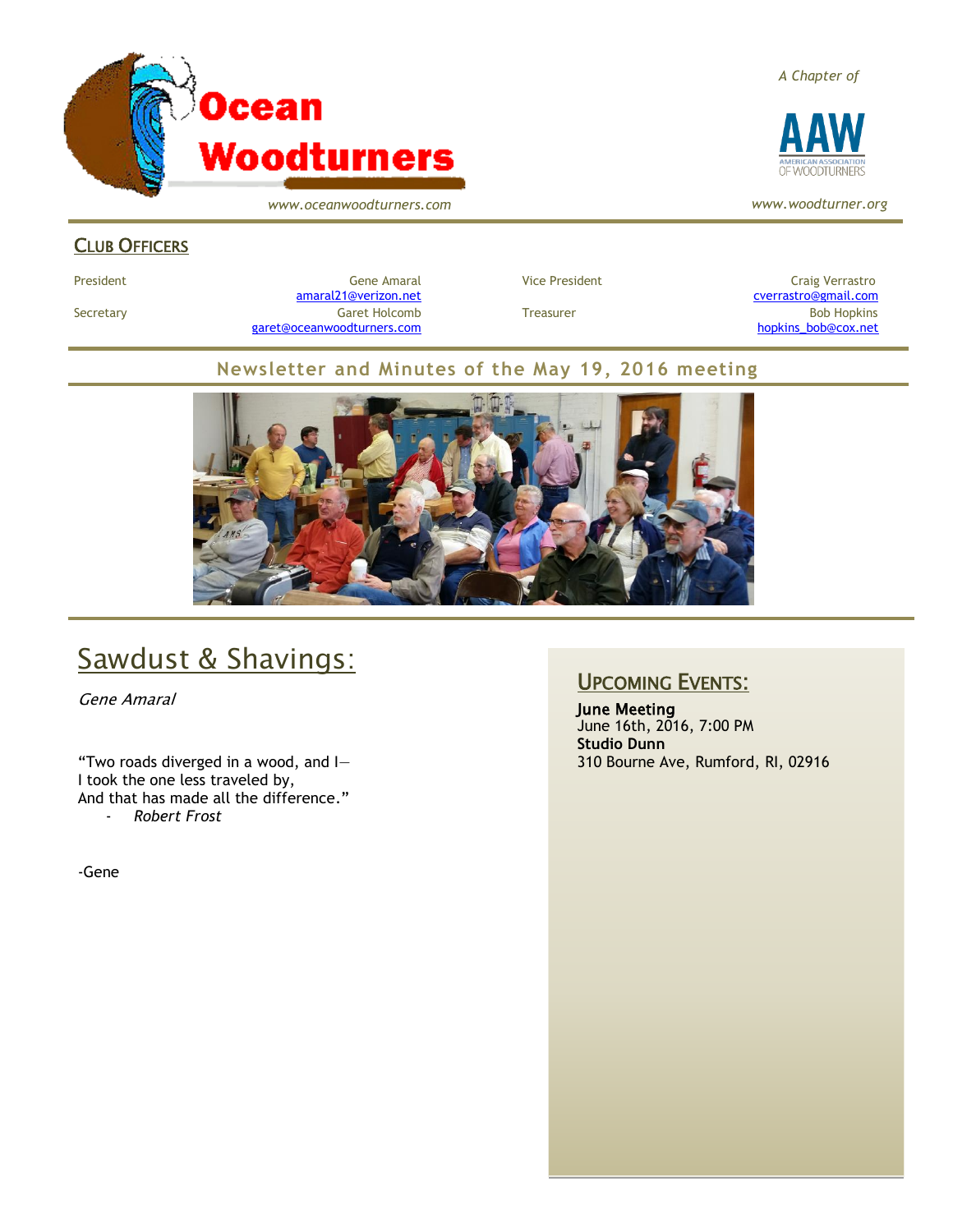### Secretary's Notes

Garet Holcomb

We would like to get member input on the content of the newsletter. If there's anything you'd like to see in the form of articles, features, tip and tricks, or anything else, please let me know. If you'd be willing to contribute content, we'd be glad to have the support!

# Treasurer's Report

#### Bob Hopkins

Current total is \$1317.03, which includes \$405 in the camera fund.

You can pay your dues directly from the website at <http://www.oceanwoodturners.com/dues.cfm>

Dues: Club dues are \$25 annually. For members who wish to have a printed Newsletter mailed to them monthly, there is an annual charge of \$5 to cover postage, payable with club dues. All payments should be mailed to:

> Bob Hopkins 48 Tilbury Drive, Bristol, RI 02809

# Meeting Minutes – Old Business

Gene opened the meeting with 31 members and 1 guest present

#### Welcome – Justin C.

Treasurer's Report – Acceptance of Bob's report was moved by Bill S. and seconded by Charlie N., and carried by the group unanimously.

Committee Reports. All committees are looking for help from the membership. Please contact the committee chairs for more info.

| <b>Program Committee:</b>     | No report                                                           |
|-------------------------------|---------------------------------------------------------------------|
| <b>Outreach Committee:</b>    | Pen for returning veterans is approved by the membership, and we'll |
|                               | try to get a newspaper interested in carrying the story.            |
| <b>Fundraising Committee:</b> | No report                                                           |

Pens for Veterans - Gene called for a motion to acquire pen kits for the membership to turn and donate to service members returning from deployment. Moved by Mike F. and seconded by Bernie F. Carried by the membership. We'll buy 100 kits and distribute at upcoming meetings.

Collaborative Show and Tell – Contact a fellow Club member and work together on a project for an upcoming Show & Tell.

Dues/Membership cards – Dues for 2016 are due. The membership card tool on the Ocean Woodturner website is up and running, so members can print their own cards. The PayPal account is now linked to the Club's bank account, to make things even easier.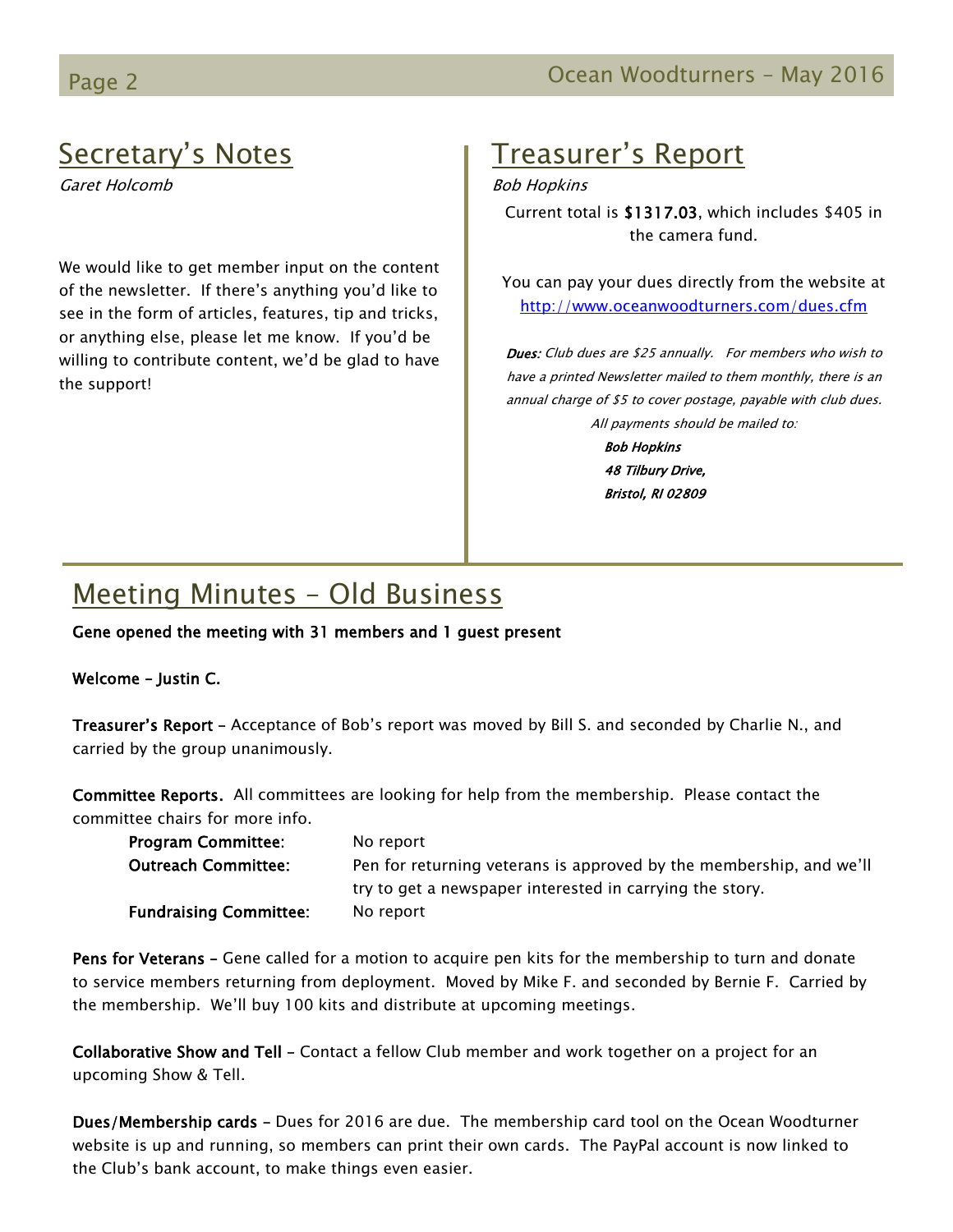### Meeting Minutes – New Business

Suggestions – Please let us know if you have any suggestions or comments for the Club meeting, or have ideas for demonstrations you'd like to see. If you can demonstrate for the Club, please let us know!

T-shirts – Craig has an order in his T-shirt people and thinks he can still get orders in. Please contact Craig if interested.

Clouds Hill – We'll have a gathering at Clouds Hill on Sunday, September 18th in Warwick, RI. More detail to come.

Community Demonstrations – Please contact Gene or Alex if you're interested in participating in one of the upcoming community demonstrations. We're working on putting a demo on site at Cornerstone Adult Day Services in Coventry, and East Providence Vocational School.

Segmenting Symposium – The 5th bi-annual Segmenting Symposium will be held at the Marriott Quincy, from October 27 – 30, 2016. Malcom Tibbets, Jerry Bennet, and John Beaver are among the scheduled demonstrators. For more info, or to register, please visit: <http://www.segmentedwoodturners.org/symposium.php>

# Show and Tell







Roland Lavoie



Nested bowls made with a Woodcut coring system, a pair of natural edge Pear bowls, and a burl pot

#### **Turning tip:**

Instead of turning waste blocks out of your good material, try laminating cheap hardwood boards lengthwise into long 3"x3" blanks, then turn the assembly round to the diameter you need for your chuck. Then just chop off whatever thickness you need. *Source: AAW*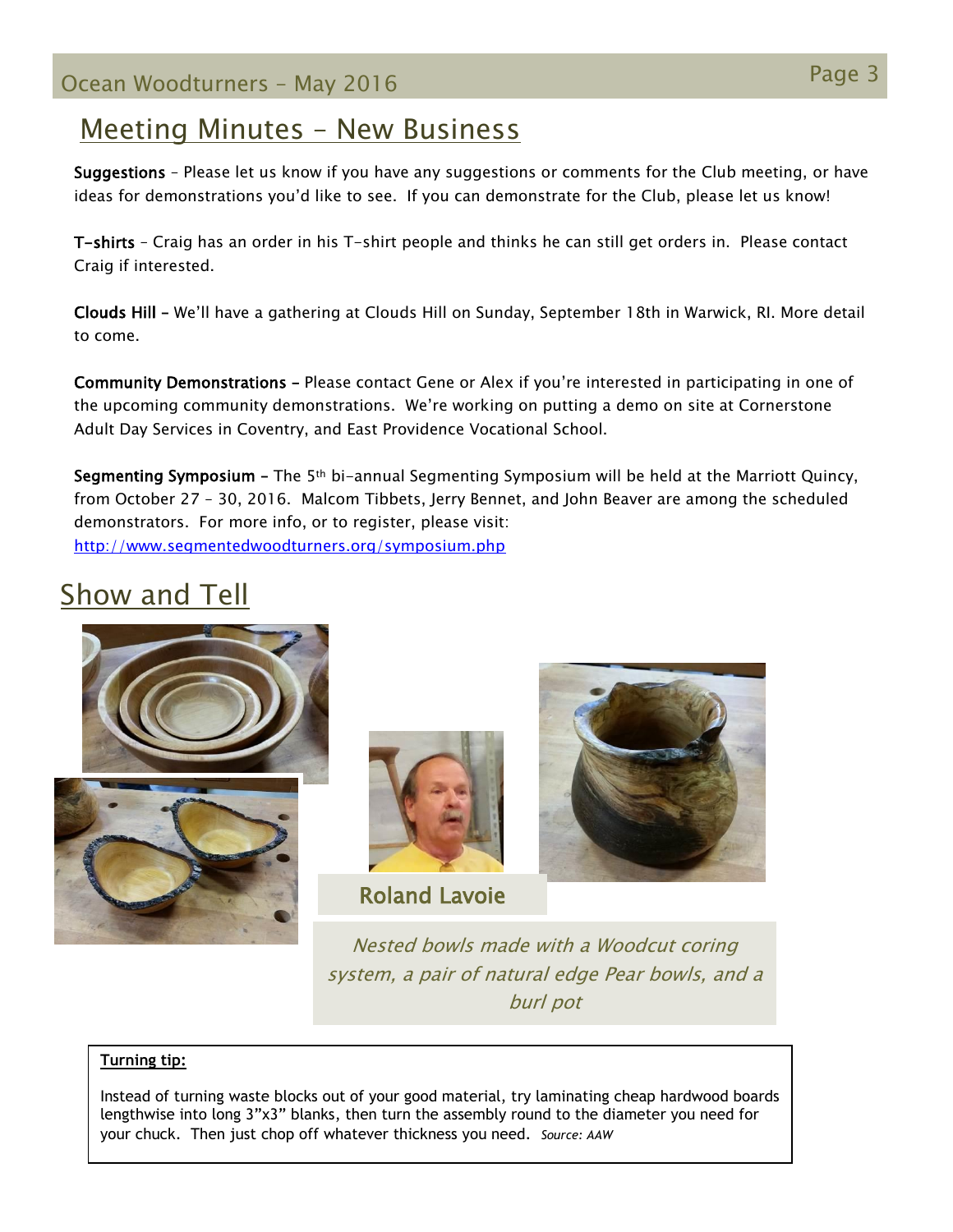# Page 4 **December 19 April 2016** Ocean Woodturners – May 2016

# Show and Tell (Cont.)



### Mike Murray

Maple hollow form with finial. Red and black dye with silver leaf.

Two Box Elder bowls from the same log

Burl hand top





### Bill Smith



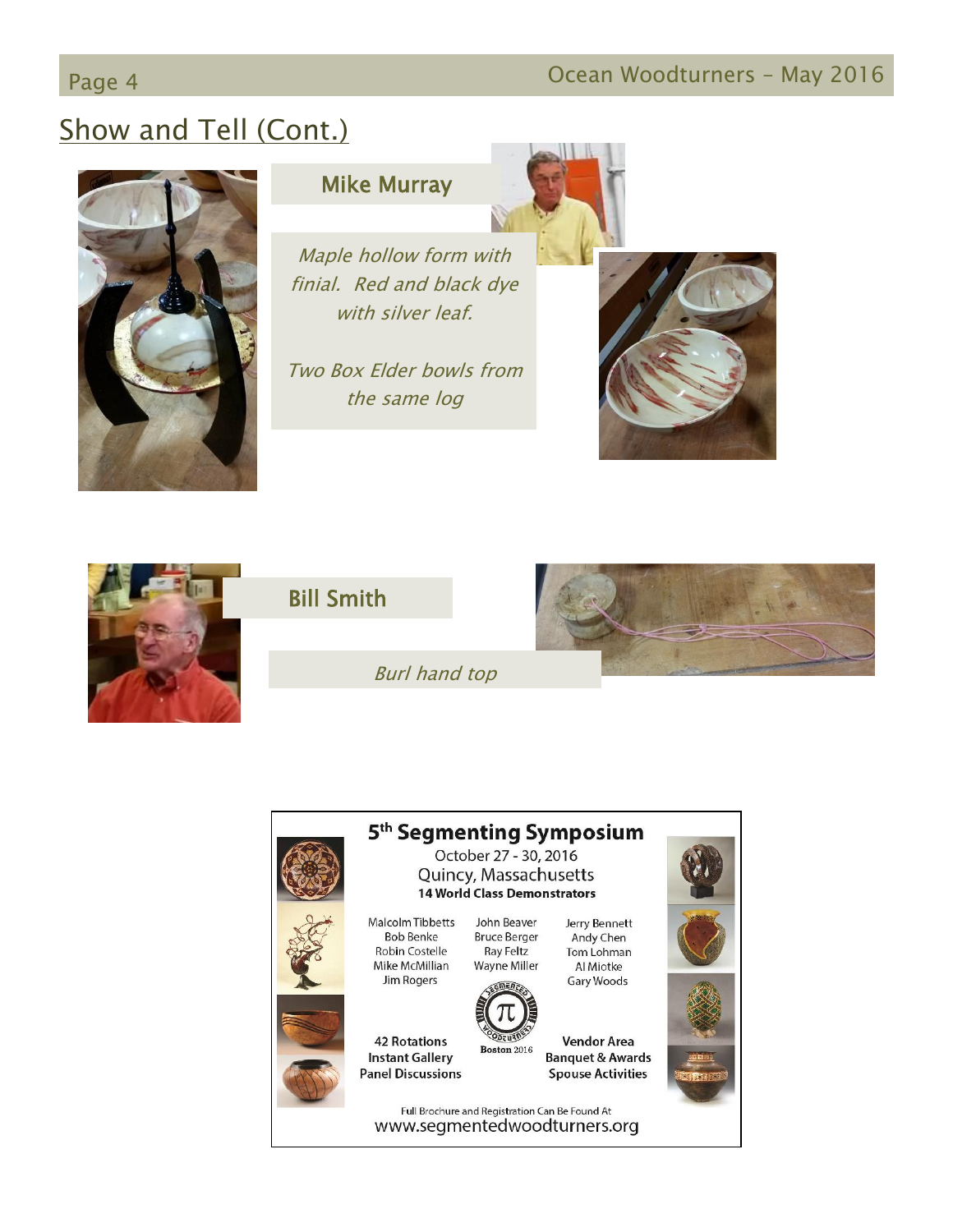### Page 5 Ocean Woodturners – May <sup>2016</sup>

### **Demonstration**



### John Chakuroff Demonstrates his Wedding Goblet Technique

John began with a cylinder of walnut that he cut the corners off of to allow for easier rounding. John marks the general layout of the goblet and begin to rough shape.





After rounding and rough profiling of the bowl of the goblet, John begins work on the captive ring by rounding it over. To complete the undercut, John uses ring cutting tools he made himself from old files, by bending over the tang and sharpening. The ring is finished by taping sandpaper to the stem of the goblet and allowing it to turn against the inside of the ring.



John uses his shop-made steady rest to hold the bowl of the goblet while he hollows it out for finishing. After finish detailing and sanding, the goblet is ready to part off so the base can be finished.









A few example of wedding goblets John has brought to show in the past

To watch John's Demo online, or to view any of the OWT Demonstration videos we have published, check out <http://oceanwoodturners.com/videos.cfm>